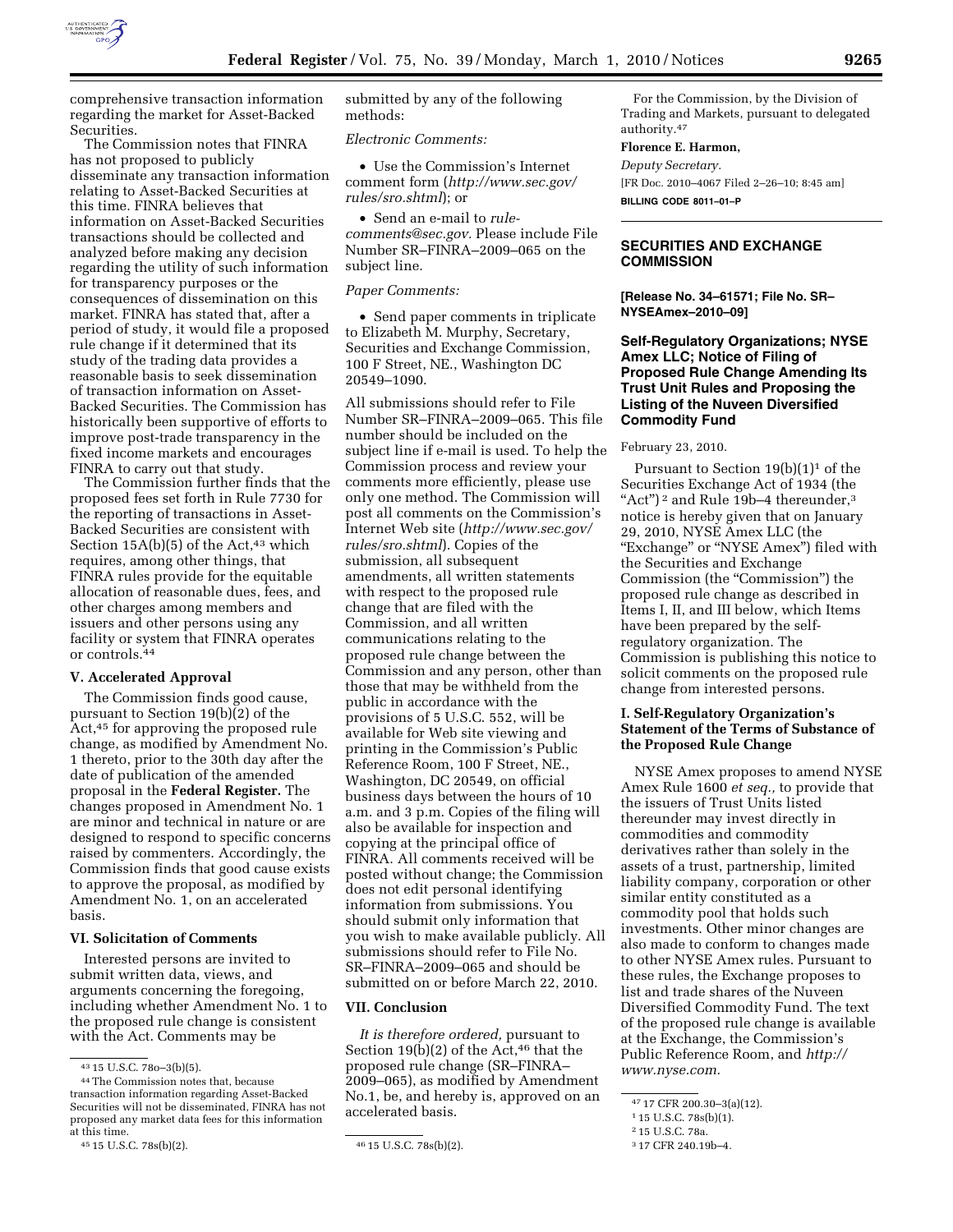# **II. Self-Regulatory Organization's Statement of the Purpose of, and Statutory Basis for, the Proposed Rule Change**

In its filing with the Commission, the self-regulatory organization included statements concerning the purpose of, and basis for, the proposed rule change and discussed any comments it received on the proposed rule change. The text of those statements may be examined at the places specified in Item IV below. The Exchange has prepared summaries, set forth in sections A, B, and C below, of the most significant parts of such statements.

## *A. Self-Regulatory Organization's Statement of the Purpose of, and Statutory Basis for, the Proposed Rule Change*

### 1. Purpose

NYSE Amex previously adopted Rule 1600 *et seq.* to permit the listing of Trust Units, which are defined as securities that are issued by a trust or other similar entity that invests in the assets of a trust, partnership, limited liability company, corporation or other similar entity constituted as a commodity pool that holds investments comprising or otherwise based on any combination of futures contracts, options on futures contracts, forward contracts, swap contracts and/or commodities.4 Rule 1600 was adopted in contemplation of the listing of shares of the Nuveen Commodities Income and Growth Fund (the ''Fund''), a fund sponsored by Nuveen Investments, Inc. (''Nuveen'') and the investment plan of the Fund was described in detail in the Exchange's Form 19b–4 and the Commission's Notice.5 Nuveen now proposes to go forward with a listing of shares (the "Shares") of the Fund under a new name, the Nuveen Diversified Commodity Fund, and with a somewhat modified investment plan, which is described below under ''Nuveen Diversified Commodity Fund.'' The Shares will conform to the initial and continued listing criteria under Rule 1602. The initial public offering and sale of the Shares will be registered under the Securities Act of 1933.

In order to use income tax reporting procedures more familiar to investors in investment trusts, it was originally contemplated that the Fund would have a ''master/feeder'' structure in which the Fund would hold no assets directly

except the equity of a separate investment vehicle, which would serve as the conduit through which the Fund would make its investments. However, due to a change in the interpretation of applicable tax law by the Internal Revenue Service, the originally expected trust reporting procedures would no longer be available under a master/feeder structure. In light of this interpretative change, Nuveen proposes to modify its approach and have the listed Fund make its own direct investments. Rule 1600 as currently in effect permits only the listing of Trust Units whose issuers utilize the master/ feeder structure originally intended to be used for the Fund. The rule was drafted in this way simply because it accommodated the security proposed to be listed at that time and was not designed to provide any protections to investors, but merely facilitated the now-unavailable trust-based tax reporting procedures. Consequently, the Exchange proposes to amend the definition of Trust Units in Rule 1600 to remove the master/feeder structure requirement and permit the listing of Trust Units where the issuer is constituted as a commodity pool which invests directly in commodities and commodity derivatives. The Exchange believes that this amendment does not in any way increase the risk to investors of investing in the Trust Units or give rise to any new regulatory concerns. Nuveen has represented to the Exchange that there are no material revisions to the Fund's structure or investment approach other than those described in this filing and the Exchange believes that these revisions do not give rise to any new regulatory issues or raise significant new investor protection concerns.

Nuveen Diversified Commodity Fund The Fund was formed as a Delaware statutory trust on December 7, 2005 pursuant to a Declaration of Trust signed by Wilmington Trust Company, as the Delaware Trustee.6 The Fund's primary investment objective is to seek total return through broad exposure to the commodities markets. The Fund's secondary objective is to provide investors with monthly income and capital distributions not commonly associated with commodity investments. The Fund will invest in commodity futures and forward contracts, options on commodity futures and forward contracts and over-thecounter (''OTC'') commodity options in the following commodity groups:

energy, industrial metals, precious metals, livestock, agriculturals, and tropical foods and fibers and may in the future include other commodity investments that become the subject of commodity futures trading.7

The Fund is a commodity pool. The Fund is managed by Nuveen Commodities Asset Management, LLC (the ''Manager''). The Manager is registered as a commodity pool operator (the "CPO") and a commodity trading advisor (the "CTA") with the Commodity Futures Trading Commission ("CFTC") and is a member of the National Futures Association (''NFA'').

The Manager will serve as the CPO and a CTA of the Fund. The Manager will determine the Fund's overall investment strategy, including: (i) The selection and ongoing monitoring of the Fund's sub-advisors; (ii) the management of the Fund's business affairs; and (iii) the provision of certain clerical, bookkeeping and other administrative services. Gresham Investment Management LLC (the ''Commodity Sub-Advisor'') will invest on a notional basis substantially all of the Fund's assets in commodity futures and forward contracts pursuant to the commodity investment strategy (its proprietary Tangible Asset Program®  $("TAP@")^8$  and a risk management program. The Commodity Sub-Advisor is a Delaware limited liability company and is registered with the CFTC as a

8The Fund does not intend to utilize leverage. However, the Fund may borrow for temporary or emergency purposes in an amount up to 5% of the value of the Fund's net assets should the need arise. Such short term borrowings would mature in less than 60 days from the date of borrowing. In order to facilitate any such borrowing, the Fund intends to establish a standby credit facility with State Street Bank and Trust Company that will be entered into as of the closing of the offering of its common shares. Any temporary or emergency borrowings would be used to provide the Fund with added potential flexibility in managing short-term portfolio liquidity needs and managing the payment of distributions.

<sup>4</sup>*See* Securities Exchange Act Release No. 56880 (December 3, 2007), 72 FR 69259 (December 3 [sic], 2007).

<sup>5</sup>*See* Securities Exchange Act Release No. 56465 (September 19, 2007), 72 FR 54489 (September 25, 2007).

<sup>6</sup>The Fund, as a commodity pool, will not be subject to registration and regulation under the Investment Company Act of 1940 (the "1940 Act").

<sup>7</sup>Following is a list of futures contracts and other commodity interests in which the Fund intends to invest, and the exchanges on which they trade, based on systematic calculations of global commodity production and U.S. dollar volume traded: Lumber, Milk, Feeder Cattle, Lean Hogs, Live Cattle, Pork Bellies—Chicago Mercantile Exchange (''CME''); Cocoa, Arabica Coffee, Cotton, Orange Juice, Sugar—New York Board of Trade (''NYBOT''); Gold, Silver, Copper—Commodity Exchange (''COMEX'') which is a division of the New York Mercantile Exchange (''NYMEX''); Palladium, Platinum, WTI Crude Oil, Heating Oil, Natural Gas, Gasoline—NYMEX; Aluminum, Copper, Lead, Nickel, Tin, Zinc—London Metals Exchange (''LME''); Bean Oil, Corn, Oats, Soy Meal, Soybeans, Wheat—Chicago Board of Trade (''CBOT''); Brent Crude Oil, Gas Oil— InterContinental Exchange (''ICE''); Robustta Coffee— London International Financial Futures Exchange (''LIFFE''); Wheat— Kansas City Board of Trade ("KCBOT").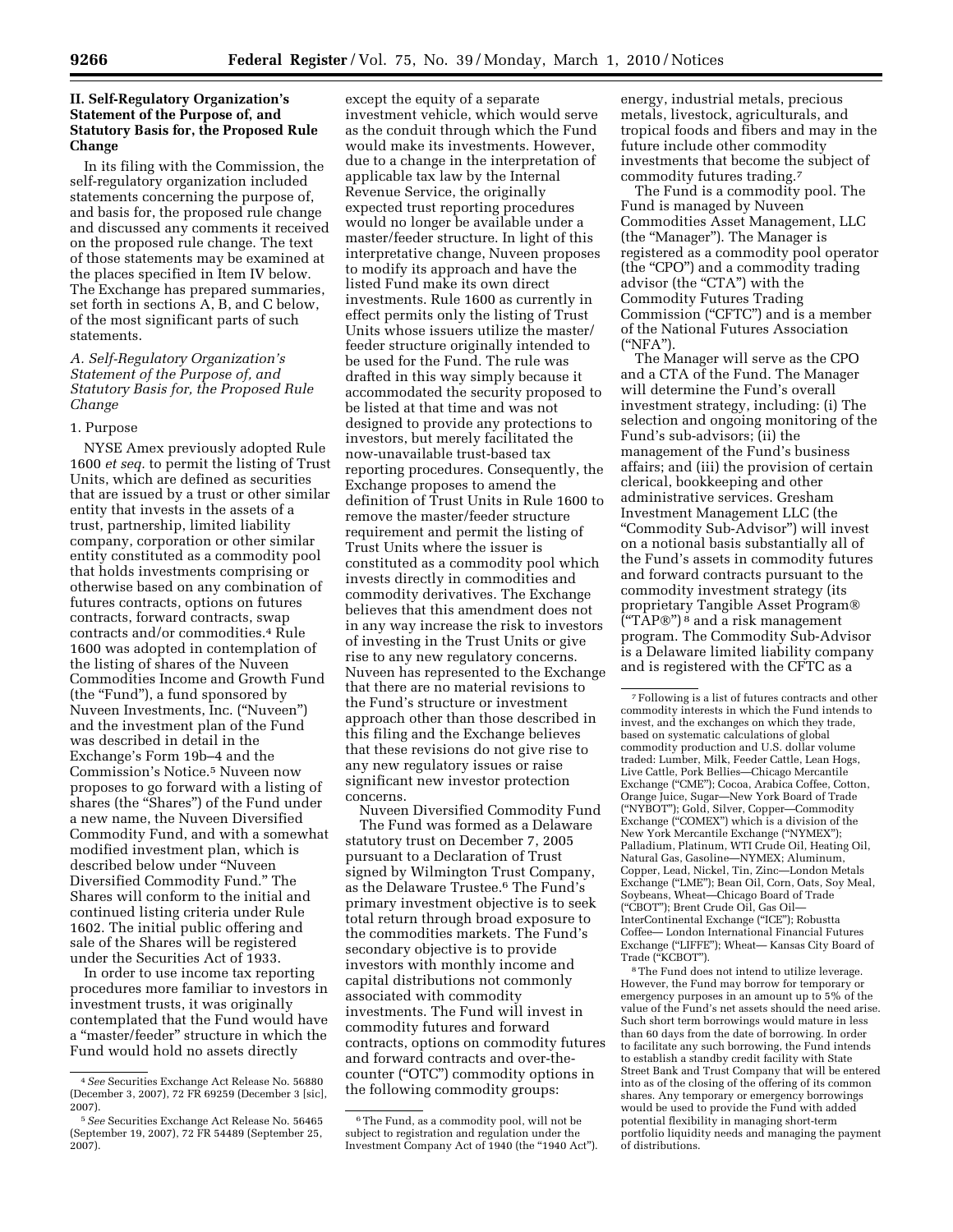CTA and a CPO and is a member of the NFA. The Commodity Sub-Advisor is also registered with the Commission as an investment adviser. Nuveen Asset Management (the "Collateral Sub-Advisor''), an affiliate of the Manager, will invest the Fund's collateral in short-term, investment grade quality debt instruments. The Collateral Sub-Advisor is registered with the Commission as an investment adviser.

#### Investment Description

The Fund's investment objective is to generate attractive risk-adjusted total returns as compared to investments in commodity indexes.

The Fund intends to pursue its investment objective by utilizing: (a) An actively managed rules-based commodity investment strategy, whereby the Fund will invest in a diversified basket of commodity futures and forward contracts with an aggregate notional value substantially equal to the net assets of the Fund; and (b) a risk management program designed to moderate the overall risk and return characteristics of the Fund's commodity investments. In pursuing the risk management program, the Fund will write (sell) ''out-of-the-money'' commodity call options to obtain option premium cash flow, on individual futures and forward contracts, on baskets of commodities or on broad based commodity indices. The Fund may also purchase ''out-of-the-money'' commodity put options for protection against significant asset value declines on an opportunistic basis. Initially, the Fund does not expect to purchase commodity put options.

The Fund will typically: (i) Invest in commodity futures and forward contracts that are traded either on U.S. or non-U.S. commodity futures exchanges; and (ii) sell call options on commodity futures and forward contracts that are traded either on U.S. or non-U.S. exchanges. The Fund may also purchase put options on commodity futures and forward contracts that are traded either on U.S. or non-U.S. exchanges or may purchase OTC commodity put options through dealers pursuant to negotiated, bi-lateral arrangements. The Fund also may invest in other commodity contracts that are presently, or may hereafter become, the subject of commodity futures trading. Except for certain limitations described below, there are no restrictions or limitations on the specific commodity investments in which the Fund may invest.

*Commodity Investment Strategy (TAP*®*).* The Commodity Sub-Advisor will invest on a notional basis

substantially all of the Fund's assets in commodity futures and forward contracts pursuant to the commodity investment strategy TAP®, an actively managed, rules-based 9 commodity investment strategy. TAP® is fundamental in nature and is designed to maintain consistent, fully collateralized exposure to commodities as an asset class. TAP® does not require the existence of price trends in order to be successful.

*Risk Management Program.* Pursuant to the risk management program, the Fund will write (or sell) commodity call options that may be up to 20% ''out-ofthe-money'' 10 on a continual basis on up to approximately 50% of the notional value of each of its commodity futures and forward contract positions that have sufficient option trading volume and liquidity. The Commodity Sub-Advisor will write call options on individual futures and forward contracts held by the Fund, on baskets of commodities or on broad based commodity indices. As the writer of call options for which a premium is received, the Fund will forego the right to any appreciation in the value of each commodity futures or forward contract in its portfolio that effectively underlies a call option to the extent the value of the commodity futures or forward contract exceeds the exercise price of such option on or before the expiration date.

Initially, the Fund does not expect to purchase commodity put options. In order to seek protection against significant asset value declines, the Fund may from time to time purchase ''out-of-the-money'' put options on broad-based commodity indices such as the DJ–UBS Commodity Index® (''DJ– UBS''), the S&P GSCI Commodity Index (''GSCI''), or on certain custom indices, whose prices are expected to closely correspond to a substantial portion of the long commodity futures and forward

10A call option is ''out-of-the-money'' when the strike price is above the current trading price of the underlying commodity. A put option is "out-of-themoney'' when the strike price is below the current trading price of the underlying commodity. 11*See supra* note 7.

contracts held by the Fund. The Fund also may purchase put options on baskets of commodities and on individual futures and forward contracts held by it. On an absolute basis, the Fund does not expect that the cost to purchase put options at any one time will exceed 5% of the value of the Fund's net assets.

*Debt Instruments Used as Collateral.*  The Fund's investments in commodity futures and forward contracts, and options on commodity futures and forward contracts, generally will not require significant outlays of principal. To support its commodity investments, the Fund anticipates that it will maintain significant collateral that will be invested in short-term debt instruments with maturities of up to two years that, at the time of investment, are investment grade quality, including obligations issued or guaranteed by the U.S. government or its agencies and instrumentalities, as well as corporate obligations and asset-backed securities. Although earning interest income, the collateral is subject on a continual basis to additional margin calls by the commodity broker and to additional deposits in the commodity account if the levels of notional trading change.

## Commodity Futures and Forward Contracts and Related Options

The prices of the commodity futures and forward contracts, options on commodity futures and forward contracts, and OTC commodity options are volatile with fluctuations expected to affect the value of the Shares. Commodity futures and forward contracts and options on commodity futures and forward contracts to be held by the Fund will be traded on U.S. and/ or non-U.S. exchanges. The commodity futures and forward contracts to be entered into by the Fund are listed and traded on organized and regulated exchanges based on the various commodities in the groups described above.11 Forward contracts are contracts for the purchase and sale of a commodity for delivery on or before a future date or during a specified period at a specified price. Futures contracts are essentially forward contracts that are traded on exchanges. Options on commodity futures and forward contracts are contracts giving the purchaser the right, as opposed to the obligation, to acquire or to dispose of the commodity futures or forward contract underlying the option on or before a future date at a specified price. The Fund may purchase OTC commodity put options through dealers

<sup>9</sup>TAP® currently requires investment in futures or forward contracts for commodities in each of the energy, industrial metals, livestock, agriculturals, tropical foods and fibers and precious metal commodity groups. Commodity group weightings and individual commodity weightings are chosen by a process that blends two-thirds of five year global production value and one-third of five year value of commodity futures contracts traded in dollars. The process constrains the weightings of each commodity group such that no group may constitute more than 35% of TAP® and no single commodity interest can constitute more than 70% of its group. In addition, each commodity is rebalanced periodically to its target weighting if its actual weighting deviates from its target substantially (currently, by more than 10%).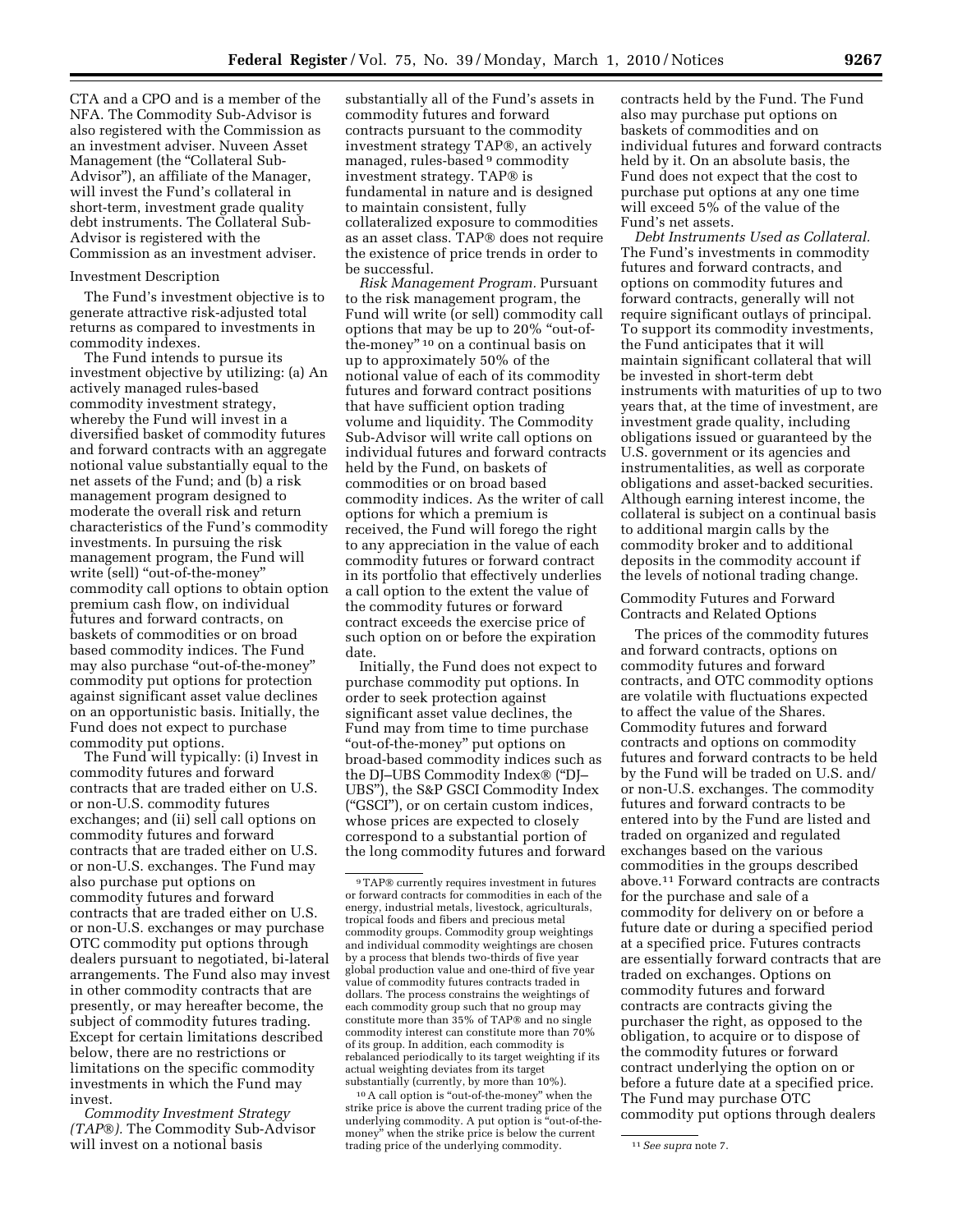pursuant to negotiated, bi-lateral arrangements.

The potential futures contracts are traded on U.S. and non-U.S. exchanges, including the CBOT, the CME, the ICE, the LIFFE, the LME, the NYMEX, the COMEX, the NYBOT and the KCBOT.

The Manager will assess or review, as appropriate, the creditworthiness of each potential or existing, as appropriate, counterparty to an OTC contract pursuant to guidelines approved by the Manager's board of directors. Furthermore, the Manager, on behalf of the Fund, will only enter into OTC contracts with: (a) Members of the Federal Reserve System or foreign banks with branches regulated by the Federal Reserve Board; (b) primary dealers in U.S. government securities; (c) brokerdealers; (d) futures commission merchants; or (e) affiliates of the foregoing.

### Structure of the Fund

*Fund.* The Fund is a statutory trust formed pursuant to the Delaware Statutory Trust Act and will issue shares that represent units of fractional undivided beneficial interest in and ownership of the Fund.

*Trustee.* Wilmington Trust Company is the Delaware Trustee of the Fund. The Delaware Trustee is unaffiliated with the Manager.

*Individual Trustees.* The individual trustees of the Fund, all of whom will be unaffiliated with the Manager, will fulfill those functions required under the NYSE Amex listing standards and certain other functions as set forth in the Fund's Trust Agreement.

*Manager.* The Manager is a Delaware limited liability company that is registered with the CFTC as a CPO and a CTA and is a wholly-owned subsidiary of Nuveen Investments, Inc. The Manager will serve as the CPO and a CTA of the Fund and through the Commodity Sub-Advisor will be responsible for determining the Fund's overall investment strategy and its implementation. It is anticipated that the individual trustees, pursuant to the Fund's Trust Agreement, will delegate all authority (other than the individual trustees' limited requirements to serve on the Fund's Audit Committee and Nominating Committee) to the Manager to operate the business of the Fund and to be responsible for the conduct of the Fund's commodity affairs. As a registered CPO and CTA, the Manager is required to comply with various regulatory requirements under the CEA and the rules and regulations of the CFTC and the NFA.

*Commodity Sub-Advisor.* The Commodity Sub-Advisor is a Delaware

limited liability company that is registered with the CFTC as a CTA and a CPO and is a member of the NFA. As a registered CPO and CTA, the Commodity Sub-Advisor is required to comply with various regulatory requirements under the CEA and the rules and regulations of the CFTC and the NFA. The Commodity Sub-Advisor is also registered with the SEC as an investment adviser.

*Collateral Sub-Advisor.* The Collateral Sub-Advisor is an affiliate of the Manager and a wholly owned subsidiary of Nuveen Investments, Inc. The Collateral Sub-Advisor is registered with the Commission as an investment adviser.

*Custodian, Transfer Agent and Registrar.* State Street Bank and Trust Company (''State Street'') will be the Custodian and Accounting Agent for the assets of the Fund and its affiliate, Computershare Shareholder Services, Inc. will be the Transfer Agent and Registrar for the Shares of the Fund.

*Commodity Broker.* Newedge USA, LLC (''Newedge'') will act as the commodity broker for the Fund and will clear transactions that may be executed by it or other brokerage firms on a ''giveup'' basis. Newedge is registered as a futures commission merchant and a CPO and is a member of the NFA. Newedge also is registered with the Commission as a broker-dealer.

The Exchange notes that each of the Manager, the Commodity Broker, and the Commodity Sub-Advisor have represented to the Exchange that they each have erected and maintain firewalls within their respective institutions to prevent the flow of nonpublic information regarding the portfolio of underlying securities from the personnel involved in the development and implementation of the investment strategy to others such as sales and trading personnel.

#### Product Description

The Shares represent units of fractional undivided beneficial interest in and ownership of the Fund. Following the original issuance, the Shares will be traded on the Exchange similar to other equity securities.

Commencing with the Fund's first distribution, the Fund intends to make regular monthly distributions to its shareholders (stated in terms of a fixed cents per share distribution rate) based on past and projected performance of the Fund.12 The Fund's monthly

distributions are sometimes referred to as ''managed distributions.'' The Fund will seek to establish a distribution rate that roughly corresponds to the Manager's projections of the total return that could reasonably be expected to be generated by the Fund over an extended period of time, although the distribution rate will not be solely dependent on the amount of income earned or capital gains realized by the Fund. The Fund's ability to make regular monthly distributions will depend on a number of factors, including, most importantly, the long-term total returns generated by the Fund's portfolio investments and the risk management program.

As portfolio and market conditions change, the Fund's rate of distributions and the Fund's distribution policies could change.13

State Street will calculate the net asset value (''NAV'') of the Fund's Shares shortly after 4:00 p.m. Eastern Time ("ET") on each trading day. $14$ 

make its distributions; however, in the event that the Fund's distribution rate exceeds its actual returns, the Fund may be required to liquidate investments in order to make such a distribution. To the extent that the Fund's total return exceeds the distribution rate for an extended period of time, the Fund may increase the distribution rate or distribute supplemental amounts to shareholders. Conversely, if the Fund's total return is less than the distribution rate for an extended period of time, the Fund will be drawing upon its net assets to meet the distribution payments.

 $^{\rm 13}$  In connection with any change in distribution policies, the Fund will provide written advance notice to investors.

14NAV per Share will be computed by dividing the value of all assets of the Fund (including any accrued interest and dividends), less all liabilities (including accrued expenses and distributions declared but unpaid), by the total number of Shares outstanding. Under the Fund's current operational procedures, the Fund's net asset value will be calculated after close of the Exchange each day. The values of the Fund's exchange-traded futures and forward contracts and options on futures and forward contracts will be valued at the settlement price determined by the principal exchange through which they are traded. Market quotes for the Fund's exchange-traded futures and forward contracts and options on futures and forward contracts may not be readily available if a contract cannot be liquidated due to the operation of daily limits or, due to extraordinary circumstances, the exchanges or markets on which the investments are traded do not open for trading the entire day and no other market prices are available. In addition, events may occur after the close of the relevant market, but prior to the determination of the Fund's net asset value, that materially affect the values of the Fund's investments. In such circumstances, the Fund will use an independent pricing service to value such investments. The Commodity Sub-Advisor will review the values as determined by the independent pricing service and discuss those valuations with the pricing service if appropriate based on guidelines established by the Manager that it believes are consistent with industry standards. The values of the Fund's OTC derivatives will be valued by the Commodity Sub-Advisor by taking either the arithmetic mean of prices obtained by several dealers, the prices as determined by the average of two (2) or more independent means or the prices as reported by an independent pricing

<sup>12</sup>The Fund's actual financial performance will vary so that the distribution rate may exceed the Fund's actual total returns. The Fund does not anticipate borrowing to obtain the cash necessary to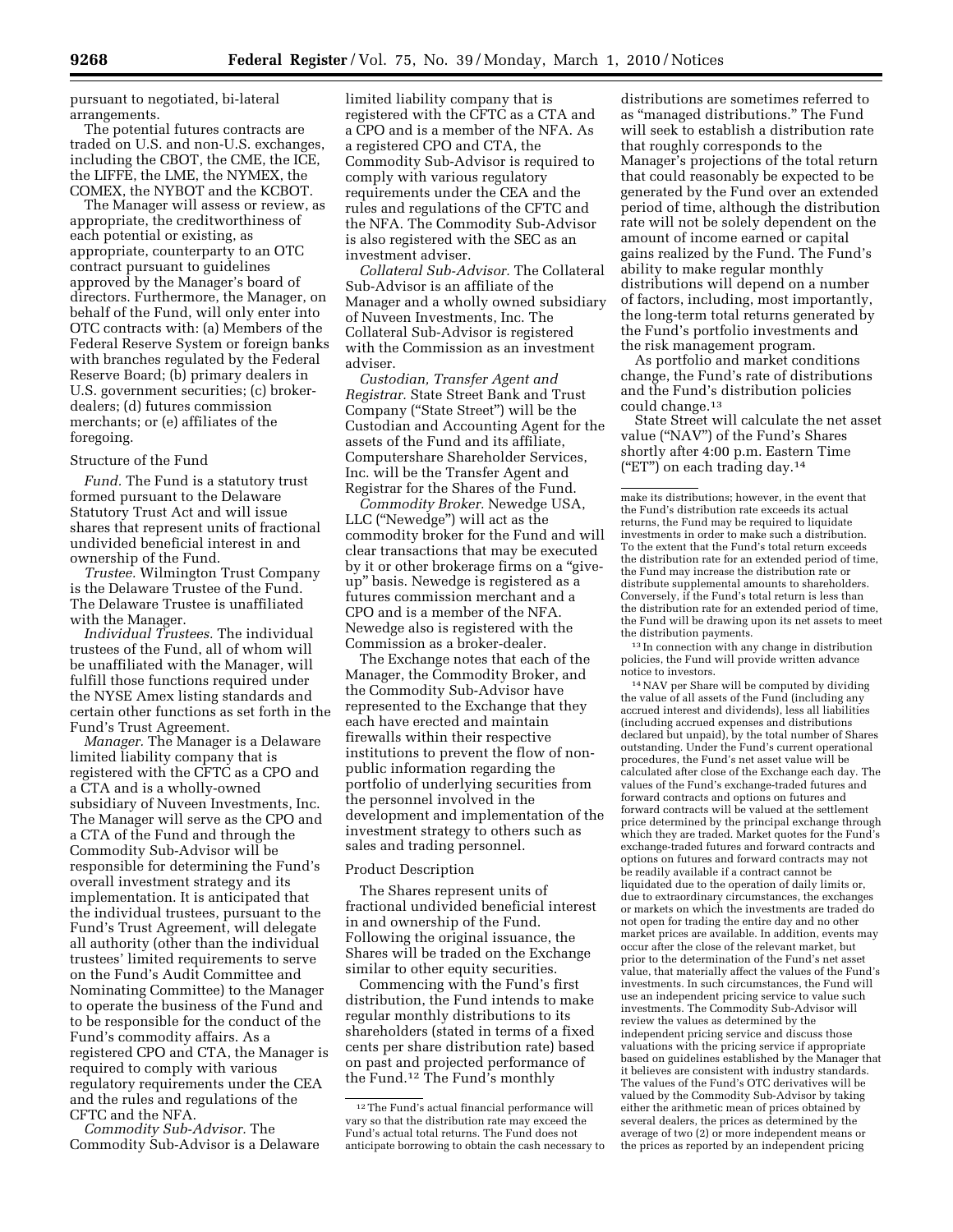The normal trading hours for those investments of the Fund traded on the various commodity exchanges may differ from the normal trading hours of the Exchange, which are from 9:30 a.m. to 4 p.m. ET. Therefore, there may be time periods during the trading day where the Shares will be trading on the Exchange, but the futures contracts on various commodity exchanges will not be trading. The value of the Shares may accordingly be influenced by the nonconcurrent trading hours between the Exchange and the various futures exchanges on which the futures contracts based on the underlying commodities are traded.

The trading prices of the Fund's Shares listed on the Exchange may differ from the NAV and can be affected not only by movements in the NAV, but by market forces of supply and demand, economic conditions and other factors as well. Accordingly, the trading prices of the Shares should not be viewed as a real-time update of the NAV.

Shares will be registered in book entry form through DTC. Trading in the Shares on the Exchange will be effected until 4 p.m. ET each business day. The minimum trading increment for such shares will be \$.01.

### Underlying Commodity Interests Information

The daily settlement prices for the commodity futures and forward contracts held by the Fund are publicly available on the Web sites of the futures and forward exchanges trading the particular contracts. Various data vendors and news publications publish futures prices and data. The Exchange represents that futures, forwards and related exchange traded options quotes and last sale information for the commodity contracts are widely disseminated through a variety of market data vendors worldwide, including Bloomberg and Reuters. In addition, the Exchange further represents that complete real-time data for such futures, forwards and exchange traded options is available by subscription from Reuters and Bloomberg. The relevant futures and forward exchanges also provide delayed

futures and forward contract information on current and past trading sessions and market news free of charge on their respective Web sites. The contract specifications for the futures and forward contracts are also available from the futures and forward exchanges on their Web sites as well as other financial informational sources. Information related to OTC commodity options is disclosed by the Fund on a monthly basis as discussed below.

Availability of Information Regarding the Shares

The Web site for the Fund and the Manager, *http://www.nuveen.com,*  which will be publicly accessible at no charge, will contain the following information: (a) The prior business day's NAV and the reported closing price; (b) calculation of the premium or discount of such price against such NAV; and (c) other applicable quantitative information. The Fund's prospectus also will be available on the Fund's Web site.

The Fund's total portfolio holdings will also be disclosed and updated on its Web site on each business day that the Exchange is open for trading.15 This Web site disclosure of portfolio holdings (as of the previous day's close) will be made daily and will include, as applicable: (a) The name and value of each commodity investment; (b) the value of over-the-counter commodity put options, if any, and the value of the collateral as represented by cash; (c) cash equivalents; and (d) debt securities held in the Fund's portfolio. The values of the Fund's portfolio holdings will, in each case, be determined in accordance with the Fund's valuation policies.

As described above, the NAV for the Fund will be calculated and disseminated daily. The Manager has represented to the Exchange that the NAV will be disseminated to all market participants at the same time. The Exchange will also make available on its Web site daily trading volume, closing prices, and the NAV. The closing price and settlement prices of the futures contracts held by the Fund are also readily available from the relevant futures exchanges, automated quotation systems, published or other public sources, or on-line information services such as Bloomberg or Reuters. In addition, the Exchange will provide a hyperlink on its Web site at *http:// www.nyse.com* to the Manager's Web site.

As noted above, State Street will calculate the NAV of the Fund once

each trading day shortly after 4 p.m. ET. The NAV will be disclosed on the Fund's Web site and the Exchange's Web site.

Termination Events

The Fund will dissolve in certain prescribed circumstances. Upon termination of the Fund, shareholders will surrender their shares and receive in cash their portion of the value of the Fund.

### Criteria for Initial and Continued Listing

The Fund will be subject to the criteria in Rule 1602 for initial and continued listing of the Shares. A minimum of 2,000,000 shares will be required to be publicly distributed at the start of trading. It is anticipated that the initial price of a share will be approximately \$25. The Fund will accept subscriptions for a minimum of 100 shares during the initial offering which is expected to last no more than 60 days. After the completion of the initial offering, shares can be bought and sold throughout the trading day like any other publicly-traded security. The Exchange believes that the anticipated minimum number of shares outstanding at the start of trading is sufficient to provide adequate market liquidity and to further the Fund's objectives.

The Fund has represented to the Exchange that, for initial and continued listing of the Shares, it will be in compliance with Section 803 of the NYSE Amex Company Guide (Independent Directors and Audit Committee) and Rule 10A–3 under the Act.

#### Original and Annual Listing Fees

The NYSE Amex original listing fee applicable to the listing of the Fund is \$5,000. In addition, the annual listing fee applicable under Section 141 of the NYSE Amex Company Guide will be based upon the year-end aggregate number of shares in all series of the Fund outstanding at the end of each calendar year.

#### Trading Rules

The Shares are equity securities subject to NYSE Amex Rules governing the trading of equity securities, including, among others, rules governing priority, parity and precedence of orders, DMM responsibilities and account opening and customer suitability (Rule 405— NYSE Amex Equities). Initial equity margin requirements of 50% will apply to transactions in the Shares. Shares will trade on the Exchange until 4 p.m. ET each business day and will trade in the minimum price variants established

service. In the event the Commodity Sub-Advisor uses an independent pricing service to value any of its commodity futures and forward contracts, options on futures and forward contracts and OTC derivatives, the pricing service typically will value such commodity futures and forward contracts, options on futures and forward contracts and OTC derivatives using a wide range of market data and other information and analysis, including reference to transactions in other comparable investments if available. The procedures of any independent pricing service provider will be reviewed by the Manager on a periodic basis.

<sup>15</sup>The total portfolio holdings will be disseminated to all market participants at the same time.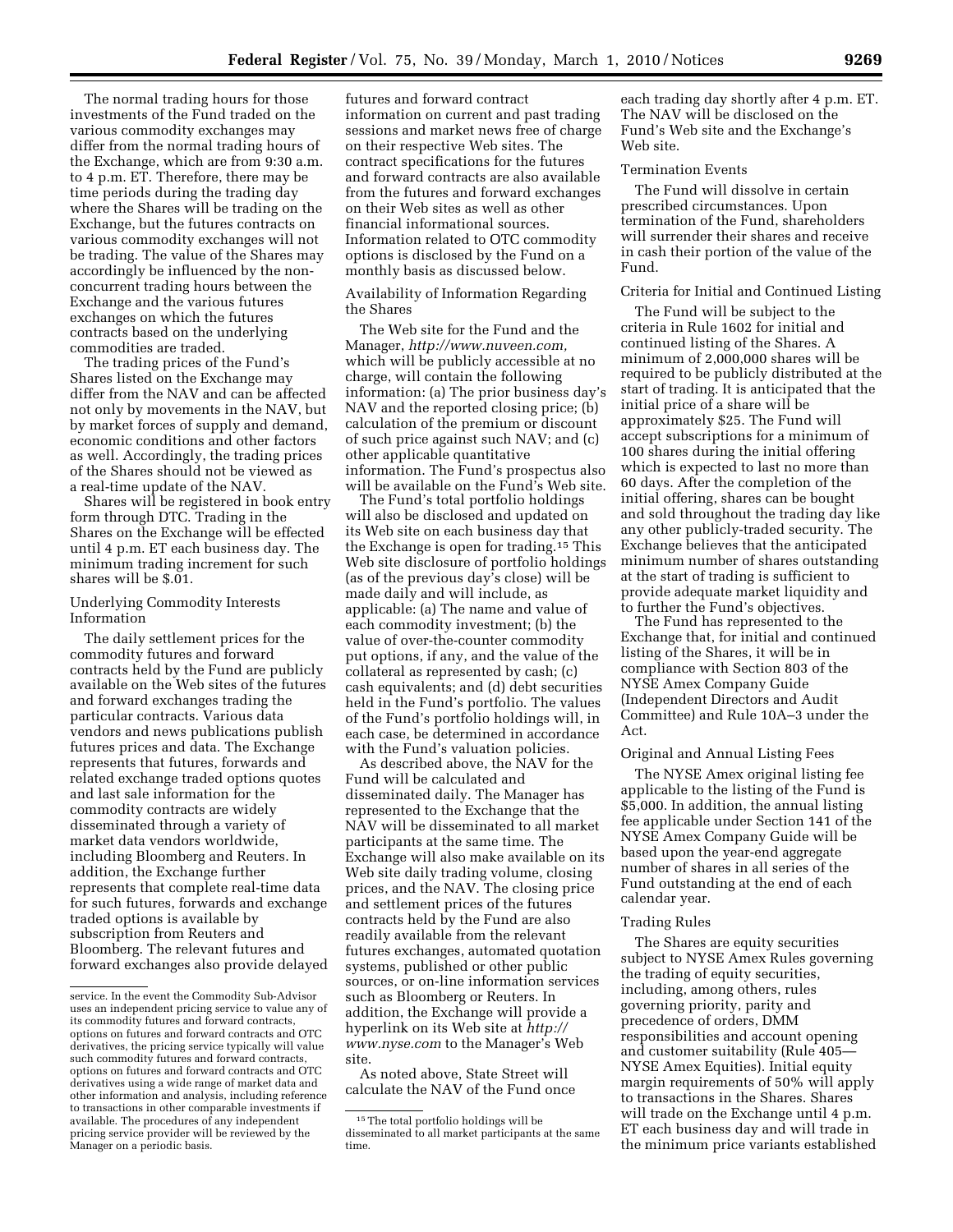under Rule 62—NYSE Amex Equities. Trading rules pertaining to odd-lot trading in NYSE Amex equities (Rule 124—NYSE Amex Equities) will also apply.

The Exchange states that Rule 15A— NYSE Amex Equities complies with Rule 611 of Regulation NMS, which requires among other things, that the Exchange adopt and enforce written policies and procedures that are reasonably designed to prevent tradethroughs of protected quotations. The trading of the Shares will be subject to certain conflict of interest provisions set forth in NYSE Amex Equities Rules 1603 and 1604.

NYSE Amex Equities Rule 1603 provides that, if a DMM unit is operating under Rule 98 (Former)— NYSE Amex Equities, Rule 105(b) (Former)—NYSE Amex Equities and section (m) of the Guidelines thereunder shall be deemed to prohibit a DMM, his or her member organization, other member, or approved person of such member organization or employee or officer thereof from acting as a market maker or functioning in any capacity involving market-marking responsibilities in an underlying asset or commodity, related futures or options on futures, or any related derivative. If an approved person of a DMM unit is entitled to an exemption from Rule 105(b) (Former) under Rule 98 (Former), such approved person may act in a market making capacity, other than as a specialist in Trust Units on another market center, in the underlying asset or commodity, related futures or options on futures, or any other related derivatives. NYSE Amex Equities Rule 1603 provides that, if a DMM unit is operating under Rule 98—NYSE Amex Equities, Rule 105(b)—NYSE Amex Equities and section (m) of the Guidelines thereunder shall be deemed to prohibit the DMM unit or officer or employee thereof from acting as a market maker or functioning in any capacity involving market-marking responsibilities in an underlying asset or commodity, related futures or options on futures, or any other related derivatives.

Under the proposed amendments, NYSE Amex Rule 1604 will provide that DMMshandling [sic] the Shares must maintain in a readily accessible place and provide to the Exchange upon request, and keep current a list identifying all accounts for trading the underlying physical assets or commodities, related futures or options on futures, or any other related derivatives, which the DMM may have or over which it may exercise investment discretion.

### Suitability

The Information Circular (described below) will inform members and member organizations of the characteristics of the Fund and of applicable Exchange rules, as well as of the requirements of Rule 405—NYSE Amex Equities (Diligence as to Accounts).

The Exchange notes that, pursuant to Rule 405—NYSE Amex Equities, member organizations are required in connection with recommending transactions in the Shares to have a reasonable basis to believe that a customer is suitable for the particular investment given reasonable inquiry concerning the customer's investment objectives, financial situation, needs, and any other information known by such member.

### Information Circular

The Exchange will distribute an Information Circular to its members in connection with the trading of the Shares. The Circular will discuss the special characteristics and risks of trading this type of security. Specifically, the Circular, among other things, will discuss what the Shares are, the requirement that members and member firms deliver a prospectus to investors purchasing the Shares prior to or concurrently with the confirmation of a transaction during the initial public offering, applicable NYSE Amex rules, and trading information and applicable suitability rules. The Circular will also explain that the Fund is subject to various fees and expenses described in the Registration Statement. The Circular will also reference the fact that there is no regulated source of last sale information regarding physical commodities and note the respective jurisdictions of the SEC and CFTC. The Circular will also note that the forward contracts are traded on the LME, which is subject to regulation by the Securities and Investment Board in the United Kingdom and the Financial Services Authority. In addition, the Circular will indicate that OTC instruments or products may effectively be unregulated.

The Circular will advise members of their suitability obligations with respect to recommended transactions to customers in the Shares. The Circular will also discuss any relief, if granted, by the Commission or the staff from any rules under the Act.

The Circular will disclose that the NAV for shares will be calculated shortly after 4:00 p.m. ET each trading day.

#### Surveillance

The Exchange represents that its surveillance procedures are adequate to properly monitor the trading of the Shares and to deter and detect violations of Exchange rules and applicable Federal securities laws.16 NYSE Amex will rely on its existing surveillance procedures. The Exchange currently has in place Information Sharing Agreements with ICE FUTURES, LME, NYMEX, and KCBOT for the purpose of providing information in connection with trading in or related to futures contracts traded on their respective exchanges. The Exchange also notes that the CBOT, CME, LIFFE and NYBOT are members of the Intermarket Surveillance Group (''ISG''). As a result, the Exchange asserts that market surveillance information is available from the CBOT, CME, NYBOT and LIFFE through ISG, if necessary, due to regulatory concerns that may arise in connection with the futures contracts.

## Conforming Changes and Updating Amendments

Since the original adoption of Rule 1600 *et seq.,* the Exchange has adopted a completely new set of rules governing both equity and options trading on the Exchange. Consequently, a number of references to Exchange rules in Rule 1600 *et seq.* are no longer correct and have been appropriately modified. References to equity specialists have been modifiedto refer to "designated market makers" ("DMMs"), which is the designation used throughout the amended NYSE Amex equity trading rules. A typographical error in Rule 1602 is also corrected in this filing.

Commentary .03 to Rule 1600 provides that member organizations shall not enter limit orders into the Exchange's order routing system as agent (*i.e.* for customer agency orders) in the same trust, for the account or accounts of the same or related beneficial owner, in such a manner that the beneficial owner(s) effectively is operating as a market maker by holding itself out as willing to buy and sell such Trust Units on a regular or continuous basis. The Amex adopted provisions of this kind because the ability of nonmembers to function effectively as market makers gave those non-members an advantage over the specialist who was required to yield priority to their orders. That advantage no longer exists under current NYSE Amex rules, as all

<sup>16</sup>*See* e-mail from John Carey, Chief Counsel— U.S. Equities, Exchange, to Geoffrey Pemble and Michou Nguyen, Special Counsels, Commission, dated February 23, 2010.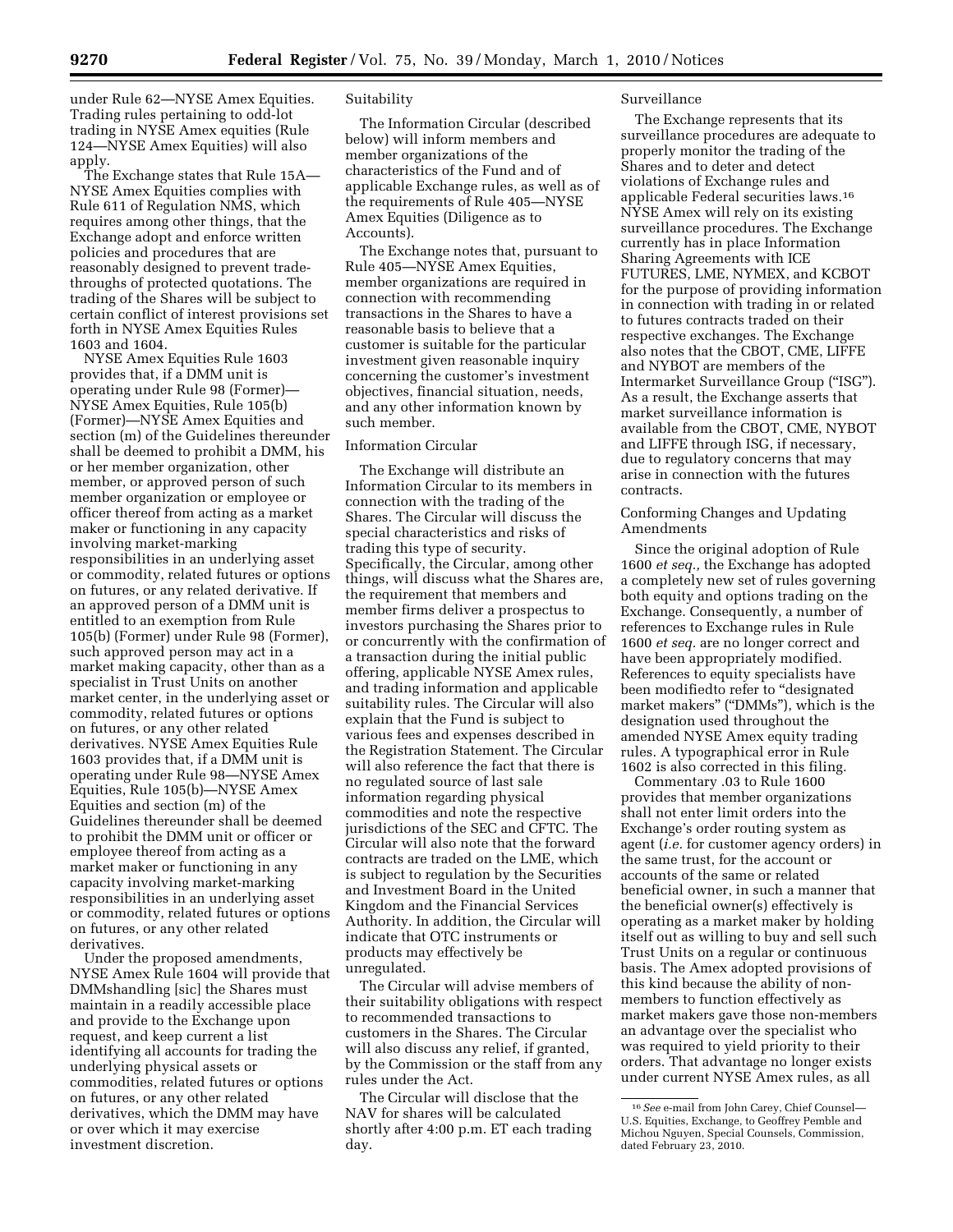market participants (including the DMM) trade on parity unless they establish priority under Exchange rules, which can be done by all market participants including the DMM. As such Commentary .03 to rule 1600 no longer serves any purpose and the Exchange proposes to delete it.

As originally adopted, Rule 1603 provided that NYSE Amex Rule 175(c) was deemed to prohibit an equity specialist, his member organization, or any other member, limited partner, officer, or approved person thereof from acting as a market maker or functioning in any capacity involving marketmaking responsibilities in an underlying asset or commodity, related futures or options on futures, or any other related derivatives, unless the Exchange granted an exemption under Rule 193. Rule 1603 as amended provides that, if a DMM unit is operating under Rule 98 (Former)—NYSE Amex Equities, Rule 105(b) (Former)—NYSE Amex Equities and section (m) of the Guidelines thereunder shall be deemed to prohibit a DMM, his or her member organization, other member, or approved person of such member organization or employee or officer thereof from acting as a market maker or functioning in any capacity involving market-marking responsibilities in an underlying asset or commodity, related futures or options on futures, or any related derivative. If an approved person of a DMM unit is entitled to an exemption from Rule 105(b) (former) under Rule 98 (former), such approved person may act in a market making capacity, other than as a specialist in Trust Units on another market center, in the underlying asset or commodity, related futures or options on futures, or any other related derivatives.

As originally adopted, Commentary .01 to Rule 1603 provided that trading in the Shares was generally subject to the Exchange's Stabilization rule, except that specialists would be permitted to buy on "plus ticks" and sell on "minus ticks,'' in order to bring the Shares into parity with the underlying commodity or commodities and/or futures contract price. The Exchange's new stabilization rule (Rule 104—NYSE Amex Equities) does not contain the same prohibitions on buying on ''plus ticks'' and selling on "minus ticks" as was formerly the case under Rule 170—AIMI. Consequently, the Exchange proposes to delete Commentary .01 to Rule 1603, as it is no longer relevant.

Rule 1604(a) as originally adopted, provided that the member organization acting as specialist in Trust Units was obligated to conduct all trading in the Trust Units in its specialist account,

subject only to the ability to have one or more investment accounts, all of which must be reported to the Exchange (See Rule 170—AEMI). The Exchange proposes to delete this requirement, as DMMs are now governed by Rule 104— NYSE Amex Equities, which does not limit the DMM's use of investment accounts to trade its assigned securities or require the DMM to report activity in such accounts to the Exchange.17 Rule 1604(a) also provides that the member organization acting as DMM in the Shares must file with the Exchange, in a manner prescribed by the Exchange, and keep current a list identifying all accounts for trading the underlying physical asset or commodity, related futures or options on futures, or any other related derivatives, which the member organization acting as DMM may have or over which it may exercise investment discretion. The Exchange proposes to amend this requirement to provide that, rather than filing the list with the Exchange, the DMM must maintain it in a readily accessible place and provide it to the Exchange upon request. The Exchange believes that this is sufficient for its regulatory needs, as it will only review the list when as specific regulatory need arises, so it is sufficient to have the list readily available upon request.

### 2. Statutory Basis

The Exchange believes that the proposed rule change is consistent with Section 6(b) <sup>18</sup> of the Act in general, and furthers the objectives of Section 6(b)(5) of the Act 19 in particular in that it is designed to promote just and equitable principles of trade, to foster cooperation and coordination with persons engaged in regulating, clearing, settling, processing information with respect to, and facilitating transactions in securities, to remove impediments to and perfect the mechanism of a free and open market and a national market system, and, in general, to protect investors and the public interest. The proposed rule change is designed to protect investors and the public interest because it will impose appropriate restrictions on the listing and trading of Trust Units.

## *B. Self-Regulatory Organization's Statement on Burden on Competition*

The Exchange does not believe that the proposed rule change will impose any burden on competition that is not necessary or appropriate in furtherance of the purposes of the Act.

# *C. Self-Regulatory Organization's Statement on Comments on the Proposed Rule Change Received From Members, Participants or Others*

No written comments were solicited or received with respect to the proposed rule change.

# **III. Date of Effectiveness of the Proposed Rule Change and Timing for Commission Action**

Within 35 days of the date of publication of this notice in the **Federal Register** or within such longer period (i) as the Commission may designate up to 90 days of such date if it finds such longer period to be appropriate and publishes its reasons for so finding or (ii) as to which the Exchange consents, the Commission will:

(A) By order approve such proposed rule change, or

(B) Institute proceedings to determine whether the proposed rule change should be disapproved.

### **IV. Solicitation of Comments**

Interested persons are invited to submit written data, views, and arguments concerning the foregoing, including whether the proposed rule change is consistent with the Act. Comments may be submitted by any of the following methods:

#### *Electronic Comments*

• Use the Commission's Internet comment form (*http://www.sec.gov/ rules/sro.shtml);* or

• Send an e-mail to *rulecomments@sec.gov.* Please include File Number SR–NYSEAmex–2010–09 on the subject line.

#### *Paper Comments*

• Send paper comments in triplicate to Elizabeth M. Murphy, Secretary, Securities and Exchange Commission, 100 F Street, NE., Washington, DC 20549–1090.

All submissions should refer to File Number SR–NYSEAmex–2010–09. This file number should be included on the subject line if e-mail is used. To help the Commission process and review your comments more efficiently, please use only one method. The Commission will post all comments on the Commission's Internet Web site (*http://www.sec.gov/ rules/sro.shtml).* Copies of the

<sup>17</sup>The Exchange notes that Rule 104—NYSE Amex Equities in its current form has been approved by the SEC on a pilot program basis. In the event that the pilot program is not made permanent or is amended, DMMs may at that time become subject to limitations on their ability to trade Trust Units in investment accounts.

<sup>18</sup> 15 U.S.C. 78f(b).

<sup>19</sup> 15 U.S.C. 78f(b)(5).